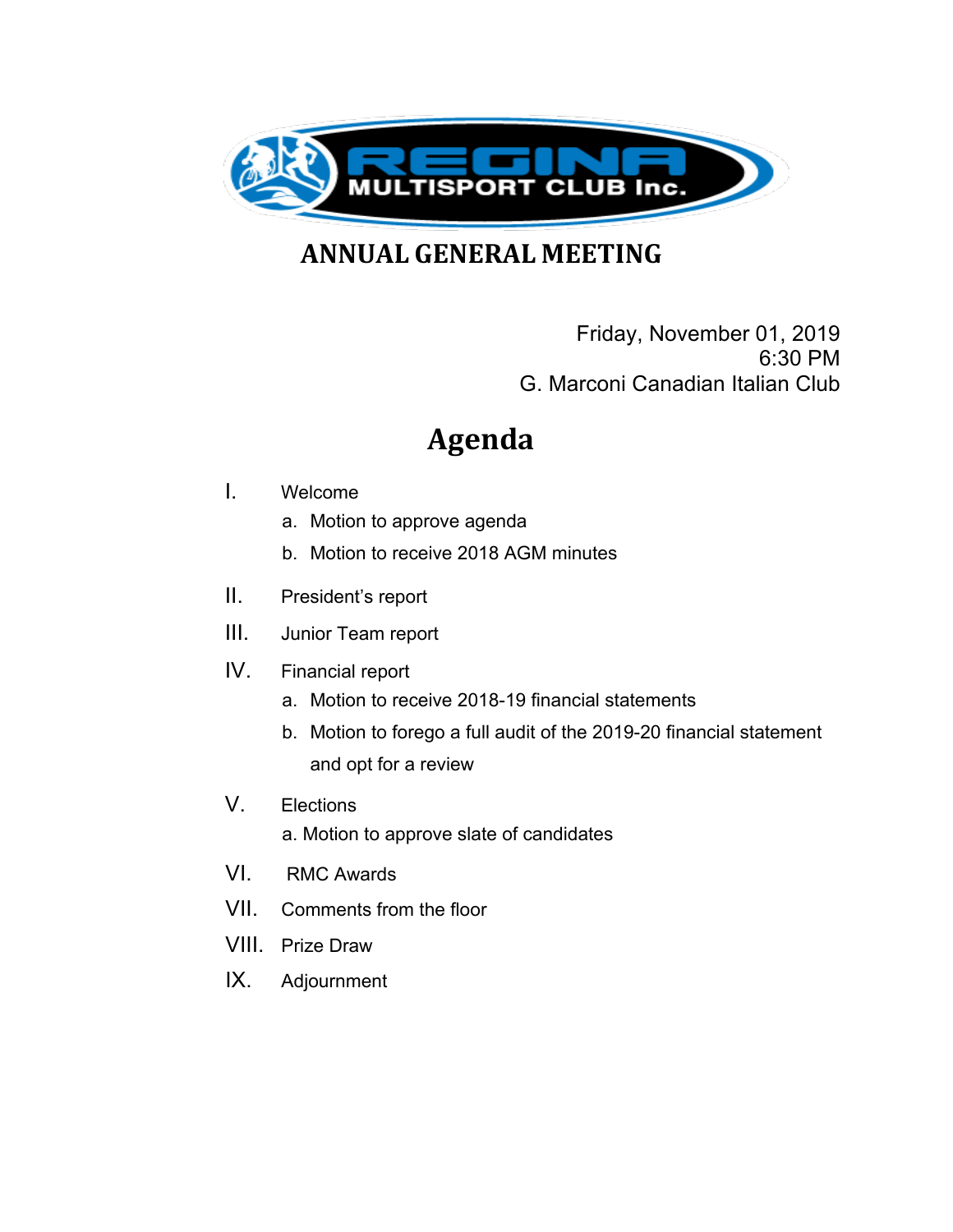

# **2019 ANNUAL GENERAL MEETING**

Friday, November 01, 2018 6:30 PM Italian Club, Regina

## **Minutes**

#### Attendees Attached (Appendix III)

#### **I. Welcome to all members**

**a Motion to approve 2019 RMC AGM agenda – Duane Mombouquette** Seconded by: Jamie Mimbs Vote: All in favour - yes

**b Motion to receive 2018 RMC AGM minutes – Karen Harasen** Seconded by: Rick Warawa Vote: All in favour - yes

#### **II. President's report:** Rob Nelson

Thanks everyone for attending our AGM. It's nice to see the support we have for our club!

It's been a different year for us, and me, with this being my first year as President. So much to learn and do. It's been fun and an interesting time.

I'll call this past year another successful one. We don't really have defined success measures, but I can say that any time our races and training events are well attended, we get enough volunteers and coaches to run them, and we have athletes who achieve their personal goals then I think that's success!

There is a cost to success. That cost is not only in monetary terms, but in volunteer hours, and your training time. We all know that the harder and the more we work the better we get. That being said, I have some thank yous to hand out and I'm going to start with our volunteers.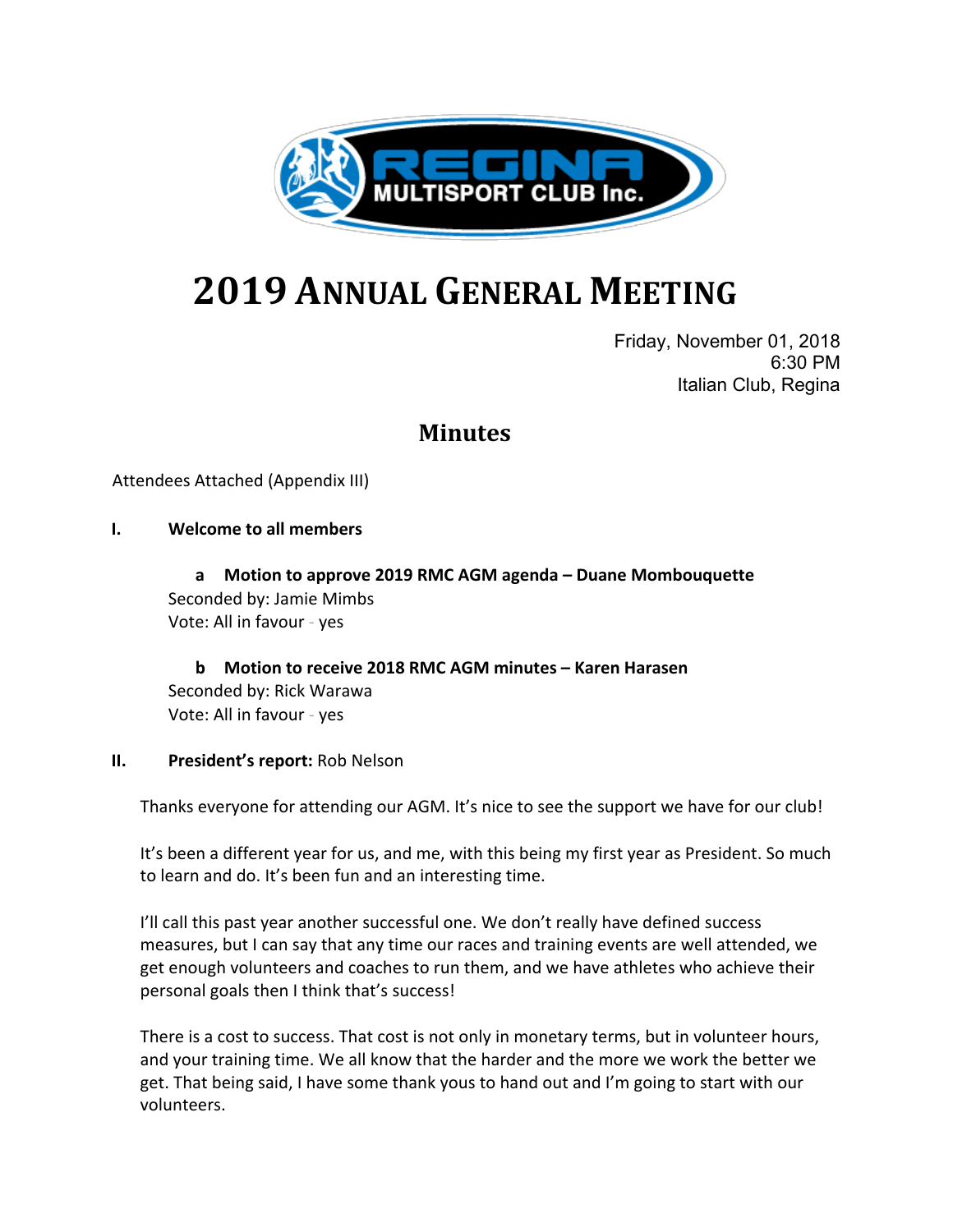We have a Board of Directors that meet most months and do a lot of work outside of those meetings. They volunteer at races, they get volunteers for races, they meet with sponsors, create and send newsletters, update social media, manage our website, manage our funds, and find facilities to train in. That's just a sample of what they do. They're a pleasure to work with, and I thank them for it. And I think that as I introduce them, you should thank them too: Tarra, Doris, Gary, Deanne, Jaimie, Mike, Deb, Kaytlyn and Kerri.

Our free, volunteer Do Great Things t-shirts continue to be popular at events, and help racers recognize who the volunteers are and how many are needed to manage a race. We have so many volunteers at our events that they're too numerous to mention by name. We have counted over 130 different volunteers this past season. Some volunteer many hours at many events. Some volunteer for larger roles like swim, bike or run captains, or keeping our trailer inventory in check, and I want to thank Karen Harasen for that. Some have been regular volunteers over many years, and some have come out for the first time. While unique in many ways, what is the same about them is their commitment to the club and to keeping you safe and organized during the races. If you look around the room you'll see many of them, as often times they're club members who volunteer when they're not racing. Knowing that we can never say thank you enough to our volunteers, thank you once again for all you do.

More thank yous are due, and this time to our coaches, group leaders and race directors. As usual, Brendan has done a great job with the junior team this year. We have some speedy athletes. He's had some help from both Brett Miller and Jackie Hatherly during the year. Brendan has also been out for the Race Ready Series in June and July, with help from Nata Kolesova one evening, and coaches our strength training, and coached our brick training which we no longer offer due to facility logistics. Jackie has also coached our swims, as has Dan Rutledge. Patrick Ash has now taken over the swim coaching for the year. Mark and Theresa continue pedaling away as our cycling coaches. Russell Kohrs and Sean Quinney became race directors for the first time this year and held successful events, restoring the Soles and Suits Splash and Sprint and beginning the Diefenbaker Off-Road Tri, our first offroad tri in a few years. James Dubreuil directed the one and only Wascana Farewell event in August, which sadly wrapped up our "old" Wascana Pool events. Erin Kiefer managed our Mackie Equipment Distance Swim event for the second year, and she and Brianna Hodges continued directing the Campbell and Haliburton Icebreaker and Kids of Steel races. Theresa and Mark continued the great Spoke n'Hot Women's Only race, while Chris Gdanski once again directed our very popular Western Cycle Echo Lake Multisport Festival. And, our Run Crew and Thursday Night Bike group leaders – Brianna Hodges, Lauren McLennan, Tara Fuchs and Lou Schmidt. Finally, Mike Parkinson organized a weekend ride in the Qu'Appelle Valley during the May long weekend. Thank you, Mike, thank you all, your hard work is greatly appreciated and we look forward to more great things next year.

Our events and our club would not function as well without the support of our event sponsors and I'd like to thank them too. Mackie Equipment began sponsoring us in 2018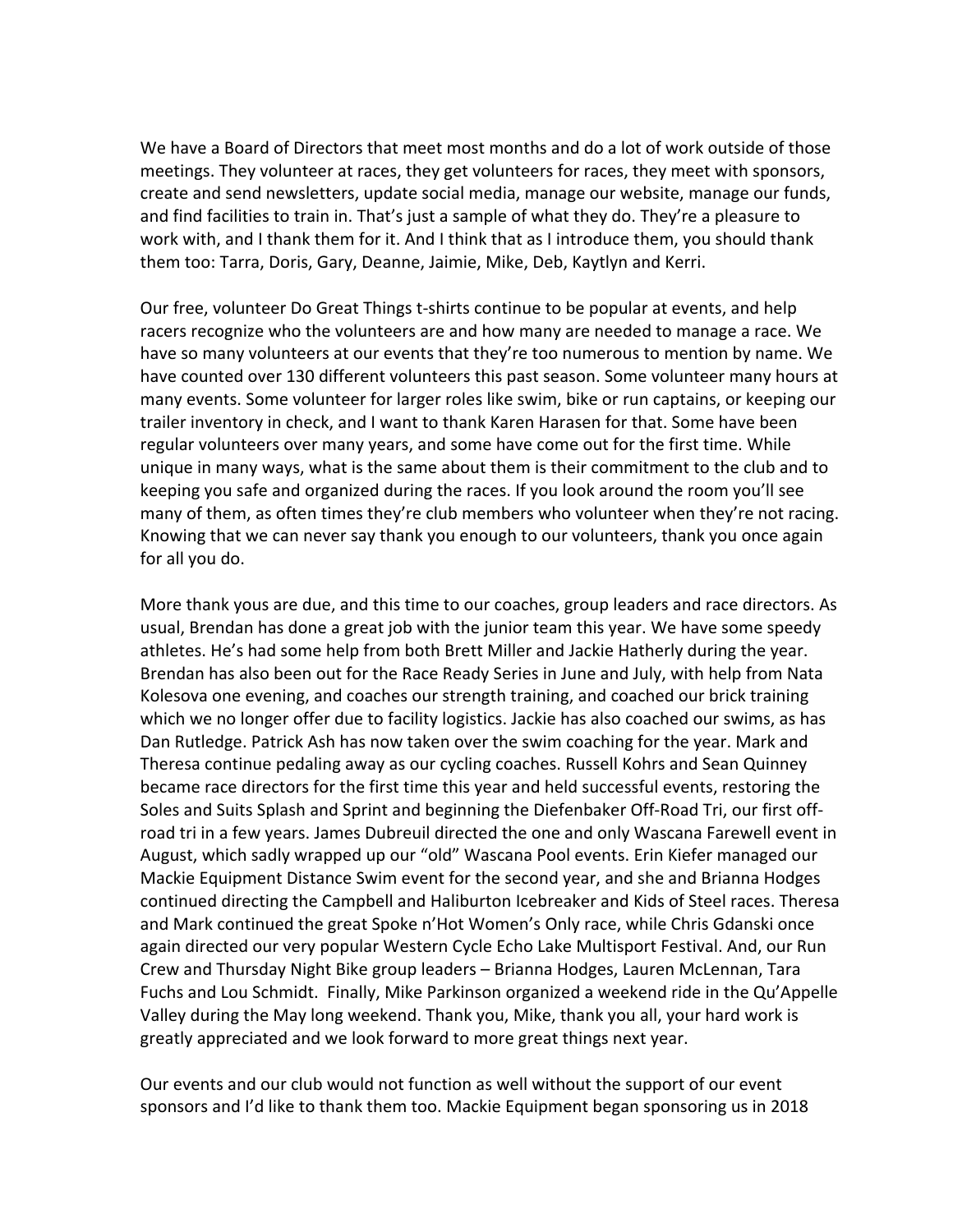with our swim buoys and continued this past year with the Wascana Farewell and the Distance Swim Event. Soles and Suits came on board this year to sponsor the Splash and Sprint. Campbell and Haliburton again sponsored the Brent Gibson Memorial Icebreaker and Kids of Steel races. Spoke n' Hot continues sponsoring and directing the Women's Only race. Theresa again twisted the arm of Hillberg and Berk to provide bracelets for all finishers. Doug MacKenzie of Natasha Blaisdell Real Estate Group sponsors all of our summer events. Western Cycle sponsors the Multisport Festival again, year after year, and donates a gift each year for the Thursday Night Ride. The Diefenbaker Off-Road Tri brought in some new sponsors too; Megan J. Hazel Jewellery and Ryko Telecommunications. And Affinity Credit Union donated \$200 to the junior team. Finally, I'm pleased to state that Dutch Cycle is back as an official sponsor of the club. They've always been there to support us in one way or another, and Freddy and I focused on building up that relationship this year. Dutch has also been kind enough to donate, at cost, the prize package for tonight's draw. So, thank you Freddy and Dutch Cycle for making this happen, and thanks to all of our sponsors. I think that the best way to show our appreciation is to purchase and promote the products and services these businesses provide.

One company that is not a sponsor I'd like to recognize is GreenWave Innovations. GreenWave Innovations is a Regina based energy conservation company who last month captured the Saskatchewan Chamber of Commerce's Award for New Venture. Dean Clark is a partner in the company and is partnered with our very own Terri Neuls Clark. Terri arranged for us to store our trailer there during the past couple of years or so at no cost. This has saved us a lot of money compared to other alternatives. Terri couldn't be here tonight, and on the club's behalf I've sent a token of our appreciation.

Moving on, in addition to the events that our club puts on, some of the other events the club supports through volunteering, sponsorship or equipment use include the Ride Don't Hide event which we sponsored, and the Swim for Anna at the Lawson, both held in June. We loaned the radio system to the Saskatoon club for the Living Sky race, rented our trailer and equipment to the Western Canada Summer Games in Swift Current in August, and we had a booth at the Queen City Marathon Expo.

TriSask's AGM was held in Regina in March of this year. RMC is represented on TriSask's Board of Directors by Brianna Hodges, Tarra Dubreuil, and Rick Warawa. At the AGM, several of our members won provincial awards. Molly Lakustiak won Youth Female. Natalia Kolesova won Junior Female and Kaelen Kolb won Junior Male. The rookie of the Year was Alex Kolesova. And the Women's Provincial Triathlete of the Year was Jackie Hatherly. Congratulations again to you! This year, as you see on the agenda, we've decided to recognize our local athletes with our RMC awards. Those winners will automatically be nominated for TriSask's awards. This doesn't limit anyone from nominating other deserving candidates. There are many out there, and the award committee's choice may not be your choice.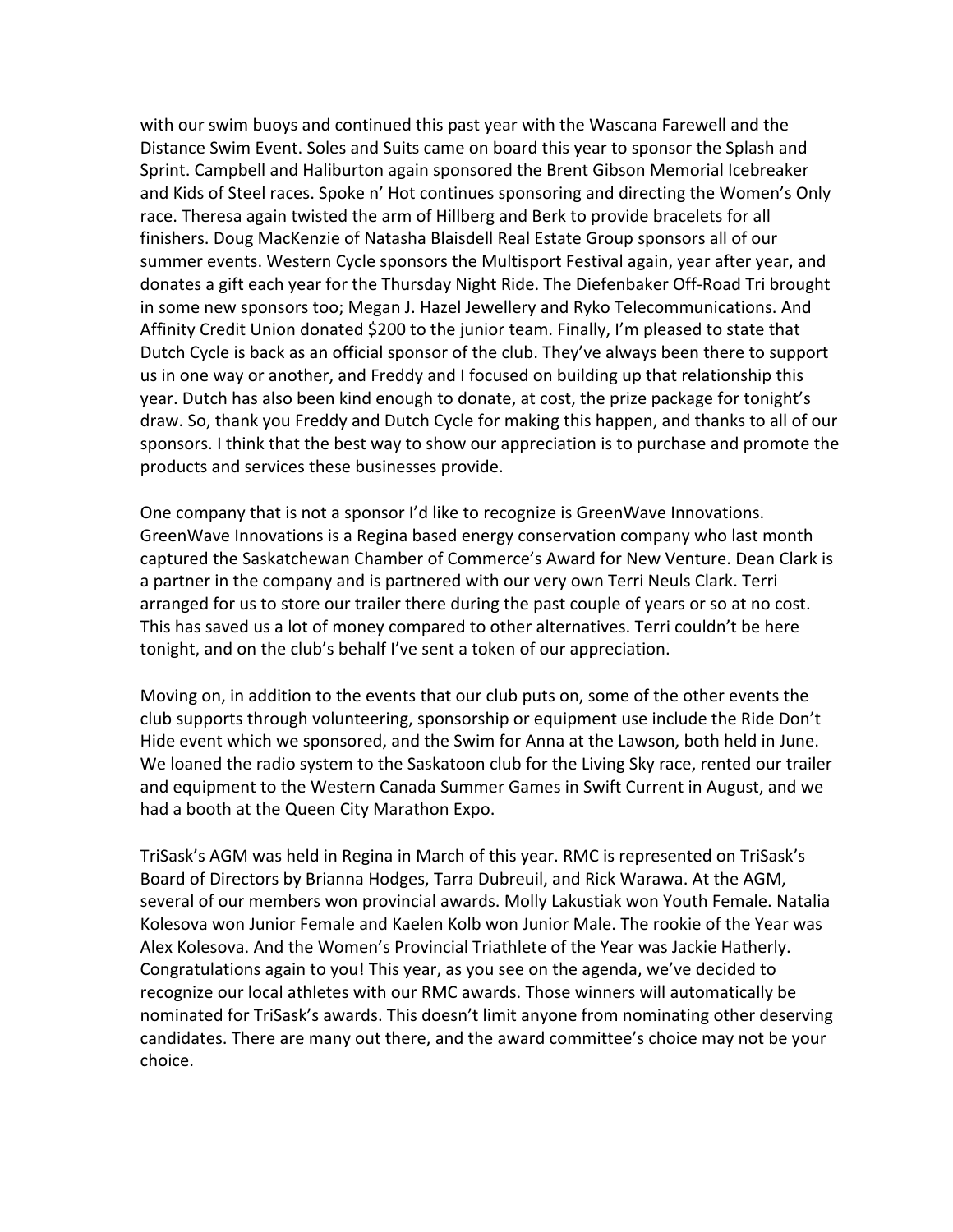Our racers attended many events in and outside of Regina. Too numerous to mention all of the places. Again, some of our athletes qualified for and raced in world championship events. And some of those athletes qualified for our Masters' Athlete Funding Initiative. This the third year for the initiative, where the club has put up \$5,000/year for those who attend world championship events and have qualified for funding through club volunteering, training and racing. The rules are to split the \$5,000 between all the qualifying athletes, with a maximum of \$1,000 per athlete. In year one we funded five athletes. Last year we funded one athlete and agreed to add the remaining \$4,000 to the pots for this year and next year, making it \$7,000 of funding available each of those years. This year we funded five athletes for \$1,000 each. Congratulations to Sean Hooper, Russell Kohrs, Brett Miller, Natalya Milner and Rick Warawa for qualifying and racing in ITU world championship events.

The funding was made available because the club had an abundance of funds and wanted to give back to the community while incentivizing members to strive for greatness. Each year we look at our bank balance and decide whether we'll continue with Masters' Funding or not. Unfortunately, as you can see with our financial statements and which Gary will report on soon enough, we lost quite a bit of money again last year. The Board has decided that we won't offer funding next year.

If you look at the registration stats from the last few years you can see that our numbers fluctuate year to year, and that we're on downward trend the last couple of years. It's difficult to predict year to year what our training and race registration numbers are going to be. And that's where we get the bulk of our revenue from. While our membership numbers remain pretty steady year over year, our training and race registrations are down the last couple of years. With the advent of smart trainers, our cycling numbers are down. I can't explain why our swim numbers are lower. We've had some great coaches out. Strength is lower too. I'm hoping that Pat and Brendan are picking up some of our losses and are not experiencing the same trend. As for races, we had some poor weather this year that may have impacted registrations. Cold and wind seemed to be prevalent.

Tarra continues to be the go-to person for clothing orders. We had the BOGO hats come in earlier this year. A new design came with our kit order this year. And Tarra is now working on a toque and mitt order for the winter.

#### My final item regards the pool business.

3 options presented. All with a 25M pool. Concern that there will not be swim space for all the aquatic clubs and others to meet the demand. Rob shared that there is a meeting Nov 14, 5 – 8pm at the Royal Saskatchewan Museum and there is an on-line survey. Rob represents RMC on the Aquatic committee to lobby/work with the city in the planning of improvements to indoor aquatic.

Suggestion going to our MLAs to put some pressure for funding. Next year is an election year. Request to be vocal and let your views be known.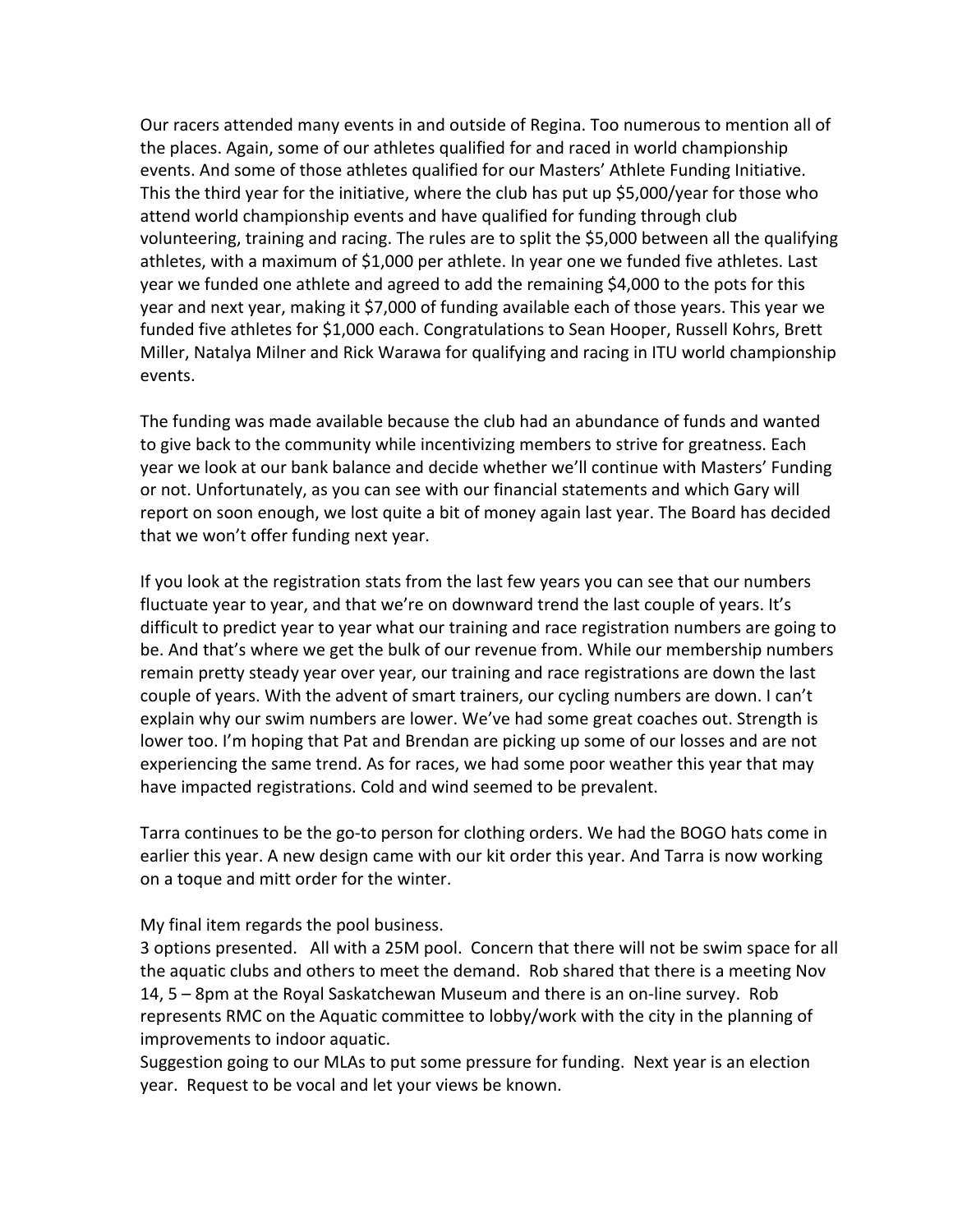Recreation master plan was released looking at how funds will be spent. Mill rate increase for funds to go toward recreation infrastructure. This is some good news.

#### **III. Junior Team Report - Brendan MacKenzie**

It was a very successful summer for our High Performance Youth and Junior athletes this year. It's hard to only write about placings as I believe that our year was successful from a performance perspective, but it was also successful from a team bonding standpoint and program development standpoint. Our numbers are up and we had a lot of great athlete and parent experiences this summer. **Highlights** 

Edmonton (July 20-21st) was a huge success for our province and our athletes as the Regina and Saskatoon athletes all grew together and became friends and teammates over the summer. We also had huge success from a performance perspective. Team bonding really started here.

WCSG Aug 13-18th was another big success. Our last WCSG our placings were 10-11 and 12th in the male and female divisions out of 12 athletes. Our relay teams finished 4th and out of the medals. We were not competitive. This year we had a female medal in the individual event and we had athletes placing just off of the podium. Our girls won silver in the female relay. Boys were bronze and would have been more competitive had we not lost one of our strongest males Kaitao to a concussion. Our mixed relay was also very competitive coming in 30 sec behind Manitoba for bronze. Our kids raced so hard at the games and the spectators were treated to great athleticism and sportsmanship from our kids. They were supportive and inspirational. I cannot say enough about how proud I was of their efforts and this experience as a whole. All and all we won 4 medals at the Games and more than that everyone had fun.

A big Thanks to all of the Parents who really were amazing this summer with contributing in any way they could and for including all parents in social activities.

#### **June 22nd Living Sky**

- Nataliia Kolesova 2nd place U26. Molly Lakustiak 1st place Youth
- Alex Kolesov 3rd Youth
- We chose our WCSG team from this event which I think went really well. There were no appeals.

#### **Kelowna Nationals July 6-7th**

#### *CAMTRI Event*

- Nataliia Kolesova 27th A Final (which is a huge accomplishment).
- Kaelen Kolb 27th B final

#### *Youth BC Championships*

• Molly Lakustiak 2nd place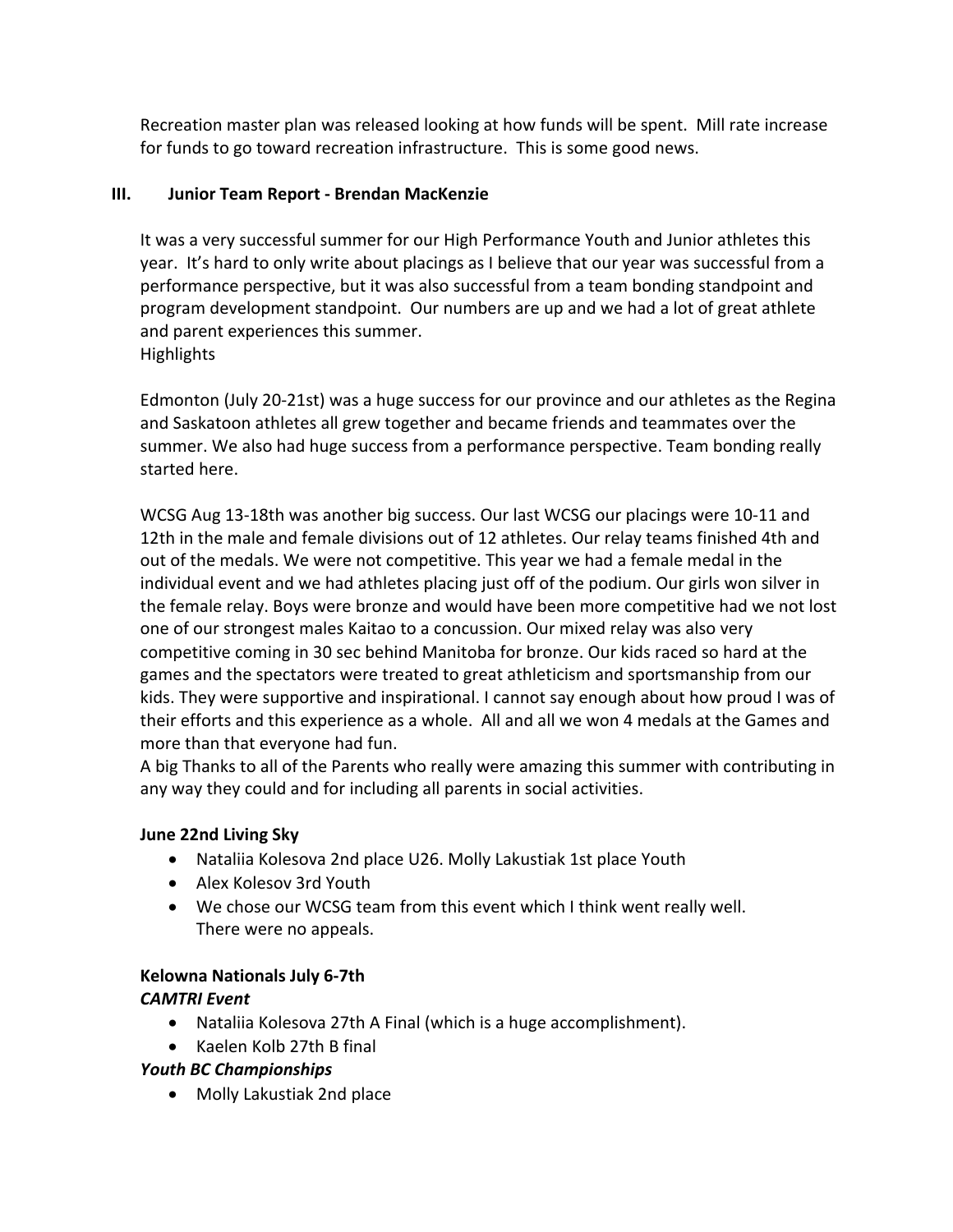• Alex Kolesov 3rd place

#### **Edmonton July 21-22**

Youth Male

- Alex Kolesov 2nd
- Henry Bristol 3rd.

Youth Female

• Molly Lakustiak 2nd

Juniors Male

• Kaelen Kolb 12th,

Junior Female

- Nataliia Kolesova  $11^{\text{th}}$
- Ella Perras 16th

#### *U23 Relay National Championships in Edmonton*

- 8th place Team Sask 1 (Nata Kolesova, Kaelen Kolb, Ella Perras, Brennen Smith)
- Youth/Junior Mixed Relay
- 1st place Team Sask 1 (Nata, Josh Mason, Molly, Kaitao Han)
- 3rd place Team Sask 2. (Ella Perras, Alex Kolesov, Hunter Schroeder, Reece Gilbert)

This fall/winter we have two athletes that will be moving on to U sport programs to supplement their training with the RMC. Nata Kolesova will be swimming with the Dolphins and Kaelen Kolb is running with the track team.

This fall we introduced a new cross-country program which grew our numbers quite a bit and now that the winter has hit we have about 16 athletes coming regularly to indoor run practices which is a lot!

We are fundraising for new bike trainers for the kids as the bike was our biggest gap in racing last year and we will be prepared for the upcoming season.

Thanks to Tara and Rob for reaching out to us to help us as I think we will host a steak night in the new year to try to get us to our \$3000.00 goal.

Thanks!

#### **IV.** Financial report: Gary Thiel

For the year ended August 31, 2019, the club incurred a loss of approximately \$12,000, which was comparable to the loss incurred in the prior year. This is shown on page 3 of the financial statements (the Statement of Revenue and Expenditures), which shows the total revenues earned and expenses incurred in the year.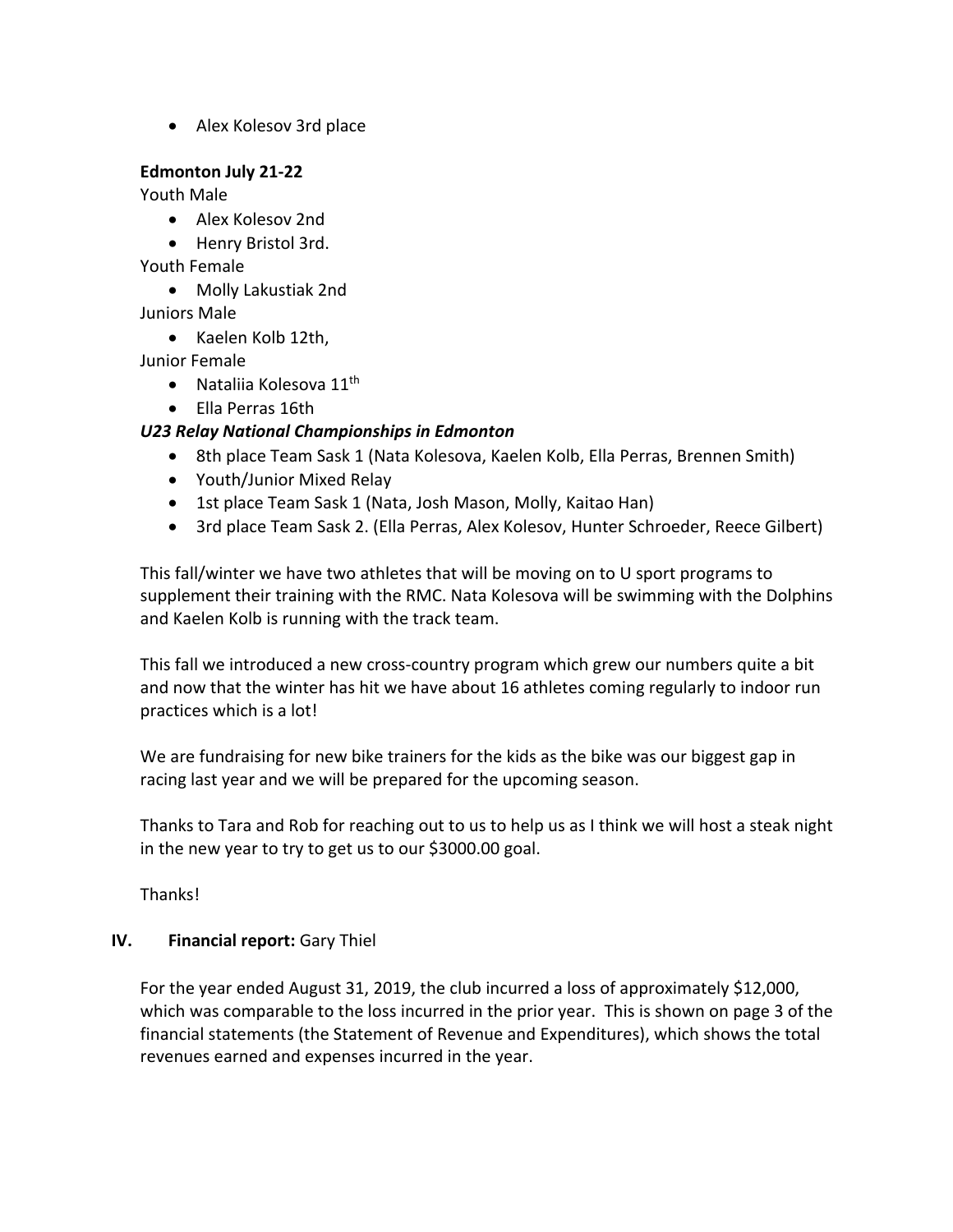Our races and other events continued to be a source of income to the club, with a total profit of approximately \$8,000 in 2019, which was comparable to 2018's profit of \$9,000 (see schedule 1). Two new events contributed to this profit: the Souls & Suits Splash & Sprint in March and the Diefenbaker off-road triathlon in July. Our adult training approximately broke even in 2019 compared to a profit of \$3,500 in the prior year. The reduction in profit was due mainly to reduced registration numbers in swimming, cycling and brick training, and strength training (see Schedule 2). Our youth program participation was similar to 2018, though a significant reduction in the expenses related to the program resulted in a relatively small loss this year compared to 2018's loss of \$8,500.

Overall, although we earn a profit on our events and training, this profit, together with our membership fees, are not enough to cover the various administrative expenses to operate the club and other expenses that require funding. The club incurred about \$25,000 of such expenses, including costs for the AGM, the review of the financial statements, bookkeeping services, the masters funding initiative and several equipment purchases made during the year including two new travel bike boxes, a new RMC tent, and communication equipment and supplies.

Coinciding with the 2019 loss, our cash position has decreased during the year by approximately \$10,000, as can be seen on the Statement of Financial Position (page 2 of the statements). This statement also shows amounts receivable at August 31, 2019 of \$7,100 (consisting mainly of MAP grants for 2019 races received from STAC shortly after August 31st), and accounts payable of approximately \$18,000 (made up mainly of amounts due to STAC for various 2019 race expenses, 2018-19 masters funding amounts that have now been paid, and accrued accounting fees).

Despite the losses realized over the last two years, the Club continues to have adequate resources going forward, with its cash and term deposit investments totaling about \$50,000. However, the board is looking at different alternatives to move to a break-even position over the next couple of years. One such alternative that the board has approved is to discontinue the masters funding initiative. Other alternatives will be discussed going forward.

a **Motion to receive the 2018-19 financial statement:** Brianna Hodges Seconded by: Jaimie Mimbs Vote: All in favour - yes

b **Motion to forego a full audit of the 2019-20 financial statement and opt for a review:** Duane Mombourquette Seconded by: Heather Irvine Vote: All in favour – yes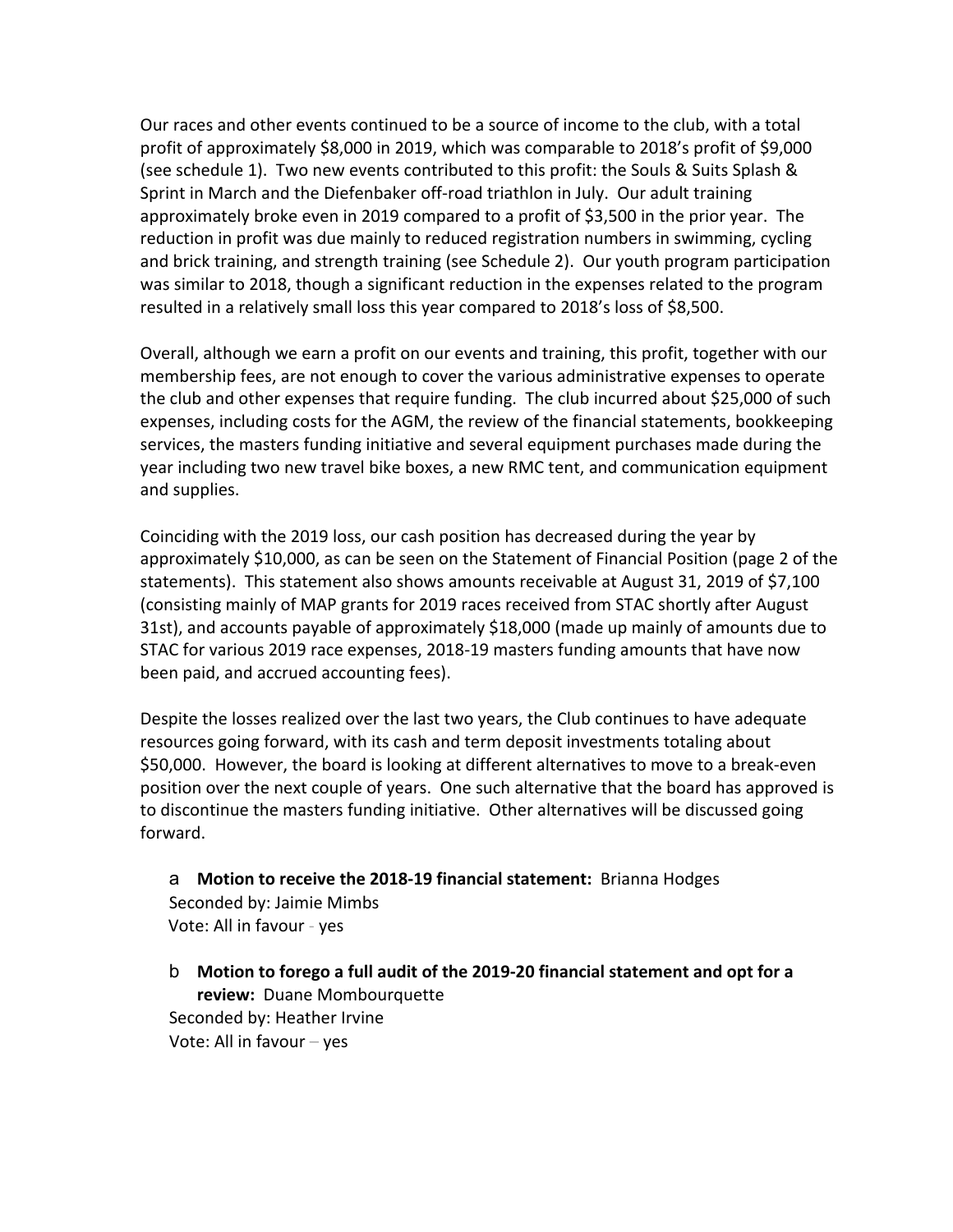#### **V. Elections**

Proposed RMC 2019 AGM – BOARD ELECTION FOR 2019-20 SEASON

| <b>Position</b>                  | <b>Name of Candidate</b>   | <b>First Elected</b> | <b>Years Served</b> |  |  |
|----------------------------------|----------------------------|----------------------|---------------------|--|--|
| <b>Positions Up For Election</b> |                            |                      |                     |  |  |
| <b>Secretary</b>                 | <b>Doris Burdon</b>        | 2018                 |                     |  |  |
| <b>Treasurer</b>                 | <b>Gary Thiel</b>          | 2018                 |                     |  |  |
| <b>Facilities Director</b>       | <b>Shari Mombourquette</b> |                      |                     |  |  |
| <b>Director at Large</b>         | Cory Kulczycki             |                      |                     |  |  |
| <b>Junior Team Director</b>      | Deb Bryden                 | 2018                 |                     |  |  |

Directors exiting - Kerri Hysuick and Kaytlyn Criddle

a **Motion to approve slate of candidates:** Cory Kulczycki Seconded by: Theresa Gibson

Vote: All in favour – yes

#### **VI. RMC Awards:** Mike Parkinson, Kaytlyn Criddle

All award winners will be nominated for the corresponding TriSask awards.

Terry Hooper Award– Shaun Quinney

Builder Award – Erin Kiefer

Volunteer Award – James Dubreuil

Coach Award – Brett Miller

#### Athlete Awards

Long Distance Male– Blair Parkinson

Long Distance Female – Jackie Hatherly

Age Group – Male - Dhon Gumban

Age Group – Female – Yvonne Harris

All award winners get a free race entry into a 2020 RMC race and nomination to the TriSask Awards

#### **VII. Comments from the floor**

Karen Harasen noted there were some lost and found items from various events throughout the year

**VIII. Prize Draw –** Smart Trainer donated by Dutch Cycle: Winner - Chris Gdanski, who promptly donated it to the RMC Junior Team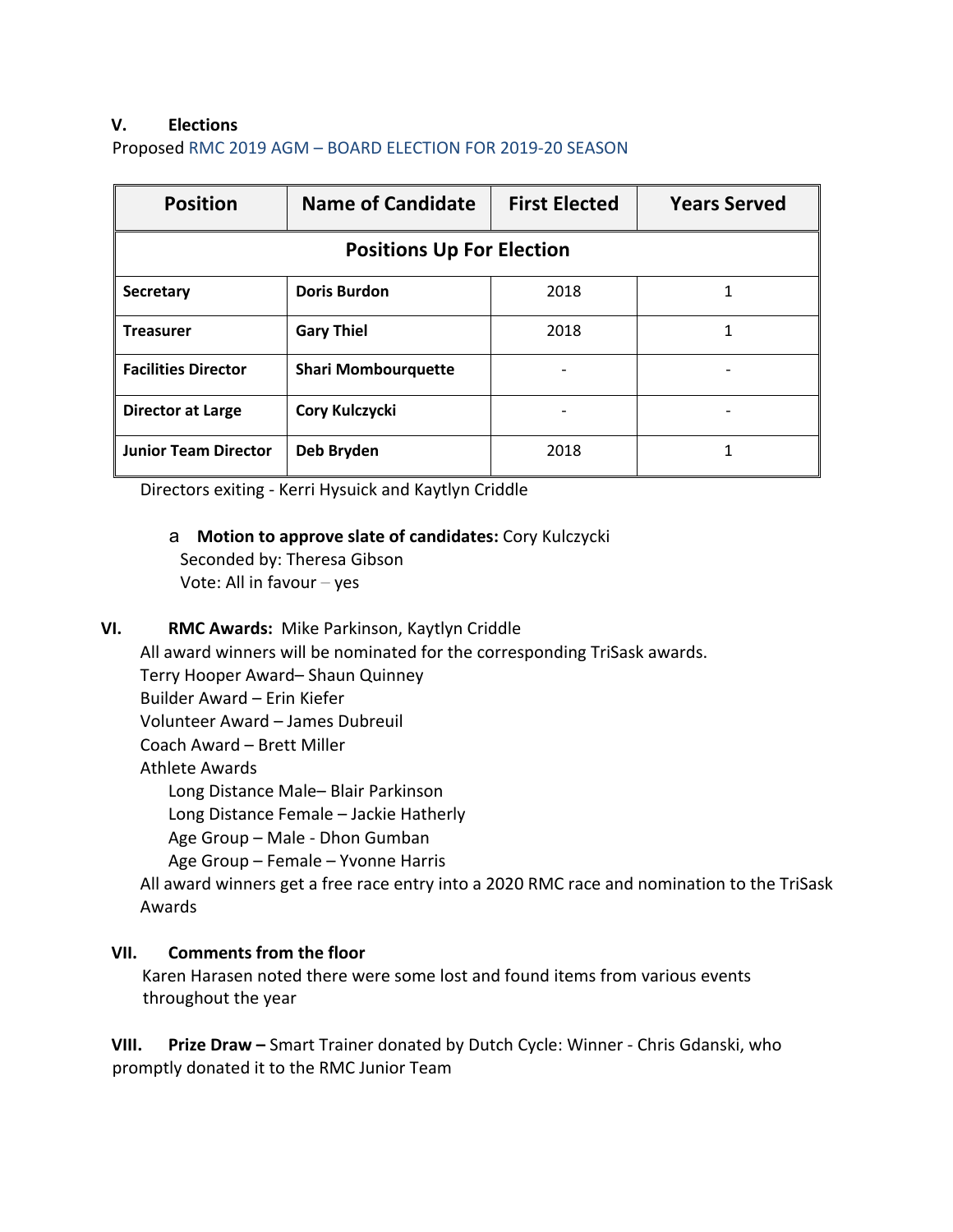**IX. Motion to adjourn: Cory Kulczycki** Seconded by: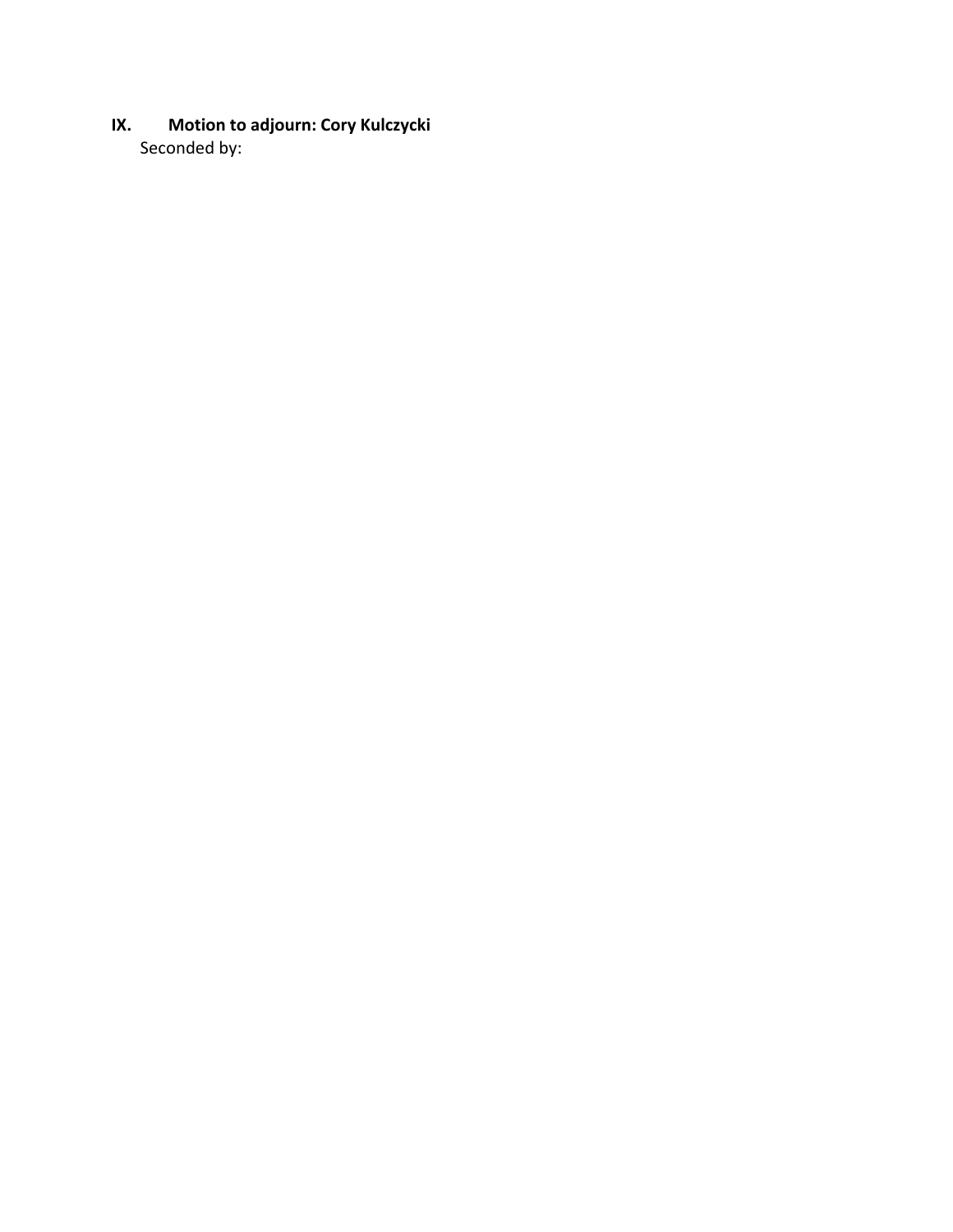### **Appendix I – Registration Stats 2019**

|                                          |               |             |             |             |         | Change<br>$2017 -$<br>18 |                                   |
|------------------------------------------|---------------|-------------|-------------|-------------|---------|--------------------------|-----------------------------------|
|                                          |               |             |             |             |         | to                       | %                                 |
| <b>RMC Registrations</b>                 | 2014<br>$-15$ | 2015-16     | 2016-<br>17 | 2017-18     | 2018-19 | 2018-<br>19              | Chang<br>e                        |
| <b>Training Registrations</b>            |               |             |             |             |         |                          |                                   |
| Swim                                     | 125           | 170         | 219         | 149         | 117     | (32)                     | (27)                              |
| Indoor Cycle                             | 51            | 41          | 72          | 61          | 41      | (20)                     | (49)                              |
| <b>Brick</b>                             | 24            | 13          | 17          | 21          | 17      | (4)                      | (24)                              |
| Strength                                 | 50            | 62          | 78          | 76          | 54      | (22)                     | (41)                              |
| <b>Total Training Registrations</b>      | 250           | 286         | 386         | 307         | 229     | (78)                     | (34)                              |
| <b>Youth Program Participation</b>       |               |             |             |             |         |                          |                                   |
| Fundamentals (7 - 12)                    | 48            | 50          | 36          | 37          | 38      | 1                        | 3                                 |
| Junior Rec & Comp (12 - 19)              | 12            | 19          | 23          | 29          | 28      | (1)                      | (4)                               |
| <b>Memberships Purchased</b>             |               |             |             |             |         |                          |                                   |
| Adult                                    | 304           | 258         | 294         | 279         | 271     | (8)                      | (3)                               |
| Youth Memberships                        | 67            | 96          | 79          | 98          | 99      | $\mathbf{1}$             | $\mathbf{1}$                      |
| <b>Special Event Registrations</b>       |               |             |             |             |         |                          |                                   |
| Yoga & Beer events                       |               |             |             | 29          | 0       | (29)                     |                                   |
| Distance Swim                            |               |             |             | 64          | 63      | (1)                      |                                   |
| <b>First Aid Training</b>                |               |             |             | 10          | 0       | (10)                     |                                   |
| <b>Virtual Tri</b>                       |               |             |             | 41          | 0       | (41)                     |                                   |
| <b>Easter Break Free Swim</b><br>Classes |               |             |             | 40          | 0       | (40)                     |                                   |
| <b>BGMI Swim Clinic</b>                  |               |             |             | 26          | 0       | (26)                     |                                   |
| <b>Women's Swim Clinic</b>               |               |             |             | 32          | 0       | (32)                     |                                   |
| Race Ready series                        |               |             |             | 45          | 0       | (45)                     |                                   |
| <b>Farewell Wascana</b>                  |               |             |             |             | 39      | 39                       |                                   |
| <b>Youth Summer Camp</b>                 |               |             |             | 15          | 0       | (15)                     |                                   |
|                                          |               |             |             |             |         | Chang                    |                                   |
|                                          |               |             |             |             |         | e<br>2018                |                                   |
|                                          |               |             |             |             |         | to                       | %<br>Chang                        |
| <b>Race Registrations</b>                | 2015          | 2016        | 2017        | 2018        | 2019    | 2019                     | $\mathbf{e}% _{t}\left( t\right)$ |
| Splash and Sprint                        | 0             | $\mathbf 0$ | 0           | 0           | 41      | 41                       | 100                               |
| Icebreaker                               | 100           | 108         | 137         | 110         | 113     | 3                        | 3                                 |
| Kids of Steel                            | 124           | 117         | 109         | 75          | 69      | (6)                      | (9)                               |
| See Jane Tri                             | 139           | 0           | 0           | $\mathbf 0$ | 0       | 0                        | 0                                 |
| See Dick Tri                             | 26            | $\mathbf 0$ | $\mathbf 0$ | $\mathbf 0$ | 0       | 0                        | $\mathbf 0$                       |
| Women's Only                             | 48            | 53          | 125         | 149         | 112     | (37)                     | (33)                              |
| Echo Lake                                | 109           | 91          | 190         | 245         | 192     | (53)                     | (28)                              |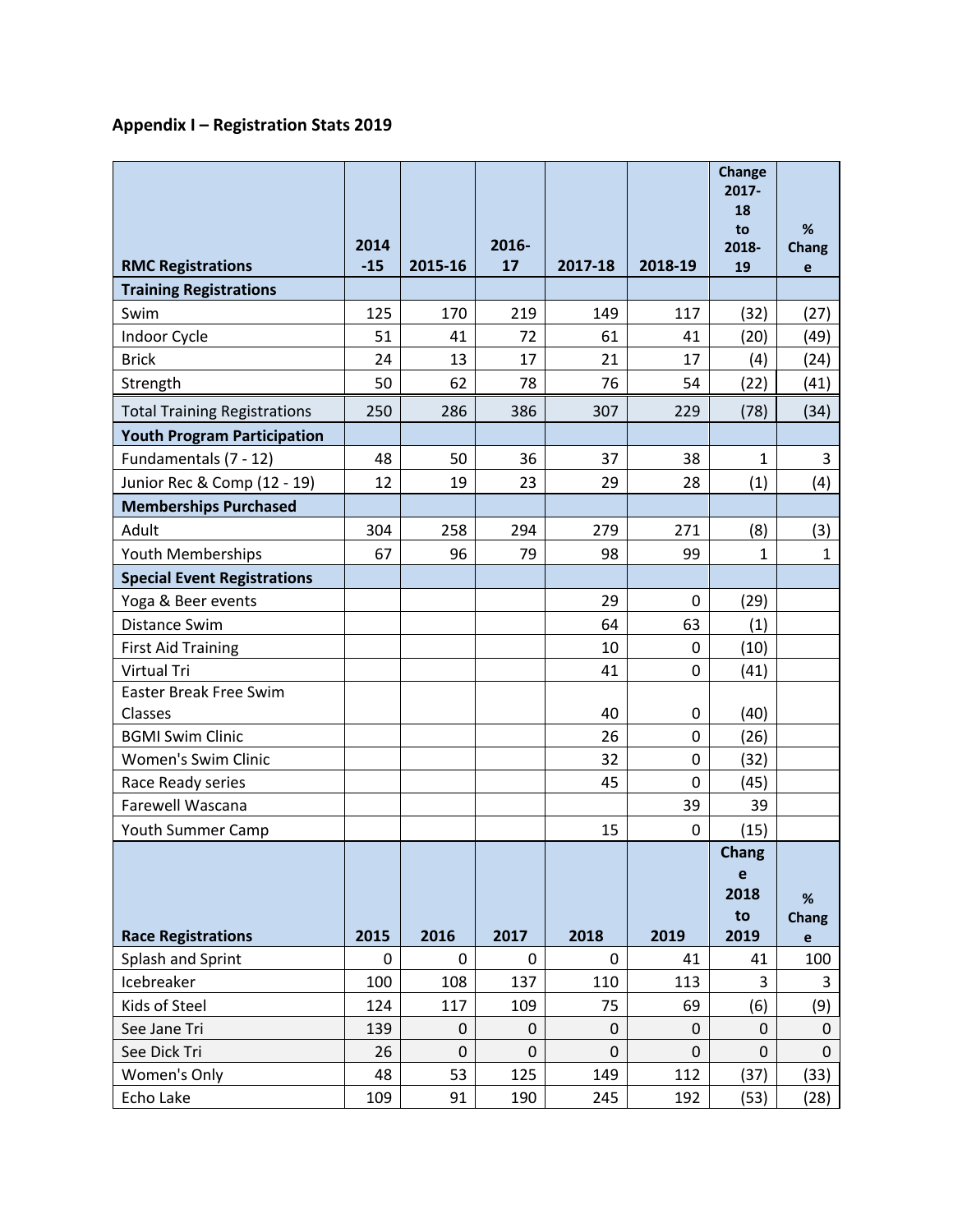| Diefenbaker Tri                 |            |            |            |            | 35         | 35    | 100   |
|---------------------------------|------------|------------|------------|------------|------------|-------|-------|
| Rise and Tri                    | 0          | 97         | 96         | 61         | $\Omega$   | (61)  | (100) |
| <b>Total Race Registrations</b> | 546        | 466        | 657        | 640        | 562        | (78)  | (14)  |
|                                 |            |            |            |            |            | Chang |       |
|                                 |            |            |            |            |            | e     |       |
|                                 |            |            |            |            |            | 2017  | %     |
|                                 | <b>Nov</b> | <b>Nov</b> | <b>Nov</b> | <b>Nov</b> | <b>Nov</b> | to    | Chang |
| <b>AGM Attendance</b>           | 2015       | 2016       | 2017       | 2018       | 2019       | 2018  | e     |
| Members attended                | 39         | 57         | 66         | 71         | 61         | 5     | 9     |

Notes:

Training registrations align with Club fiscal year, ie: Fall/Winter/Spring training from September through August Youth program participation is based on individual athletes, not courses purchased Race registrations are represented by calendar year